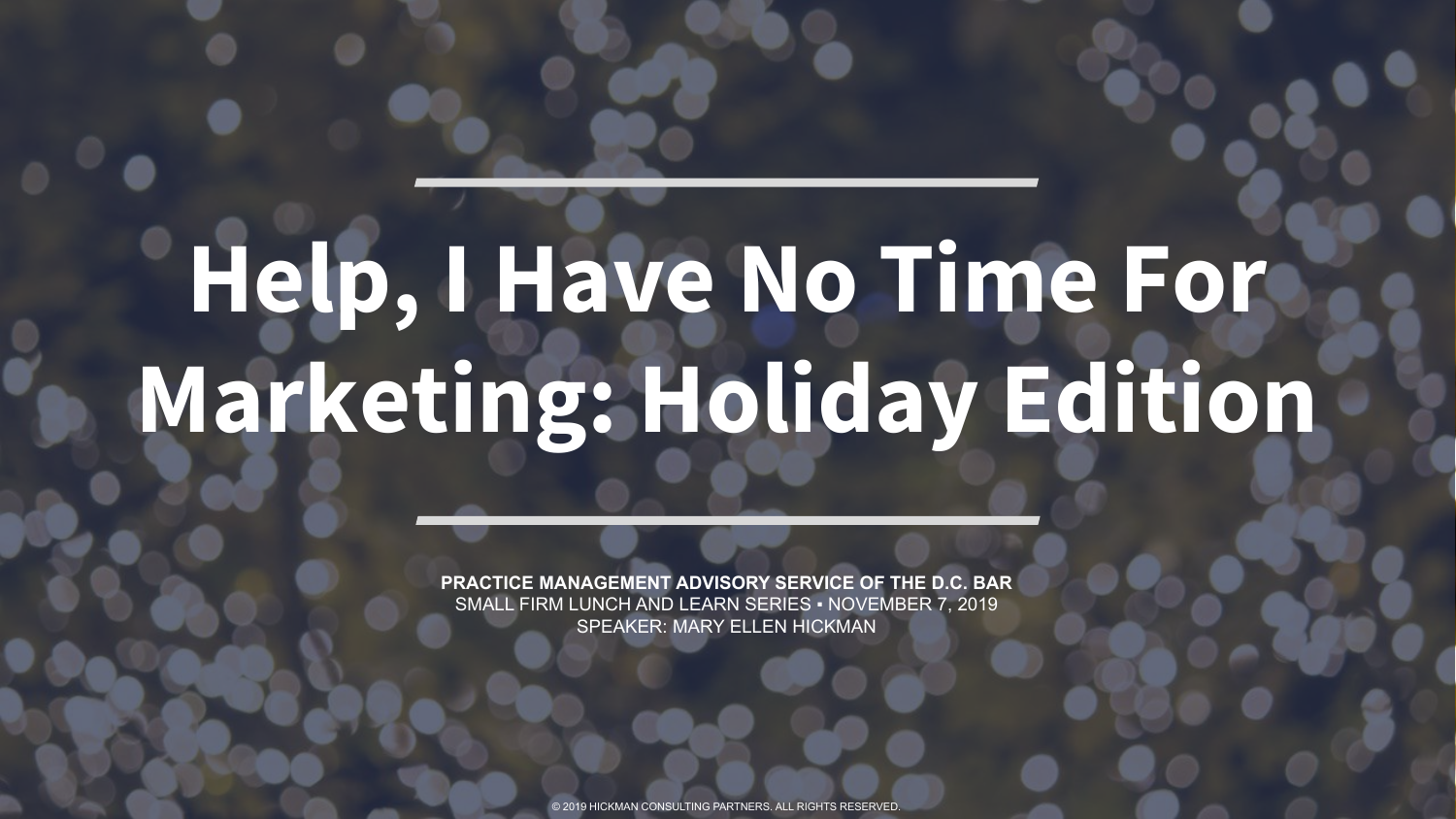# **MARY ELLEN HICKMAN, MBA**

#### 20+ years in marketing



- Advertising, research, business analysis, revenue forecasting
- New business and brand launch in the US and overseas
- Launched and led 3 businesses









#### Broad range of experience

Adjunct professor of marketing



#### MBA from top-tier school



**DARDEN SCHOOL OF BUSINESS** 



Founder + Marketing Strategist

HICKMAN

Consulting Partners, LLC

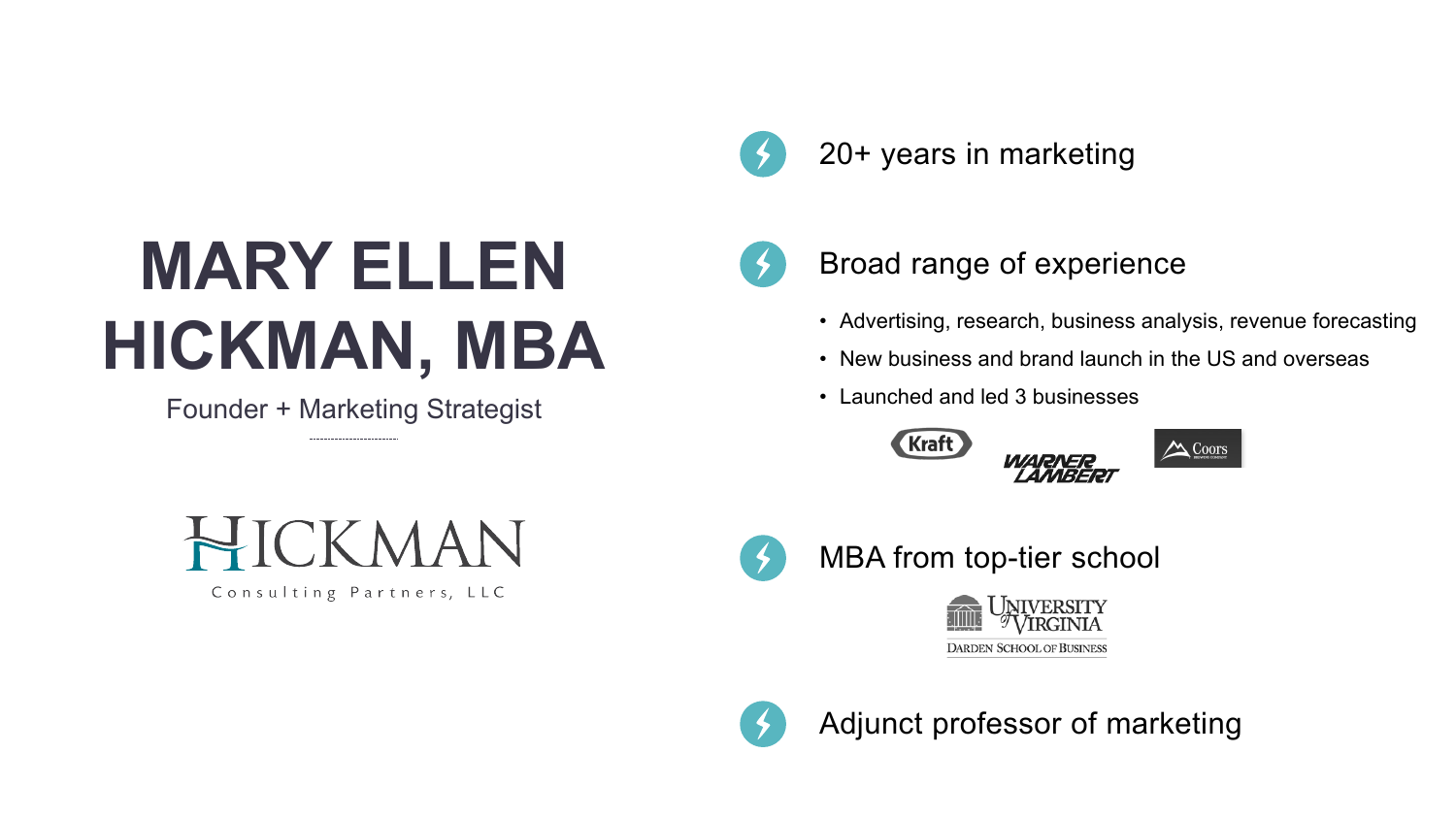## **[Hickman Consulting Partners = Growth](http://www.hickmanconsultingpartners.com/)**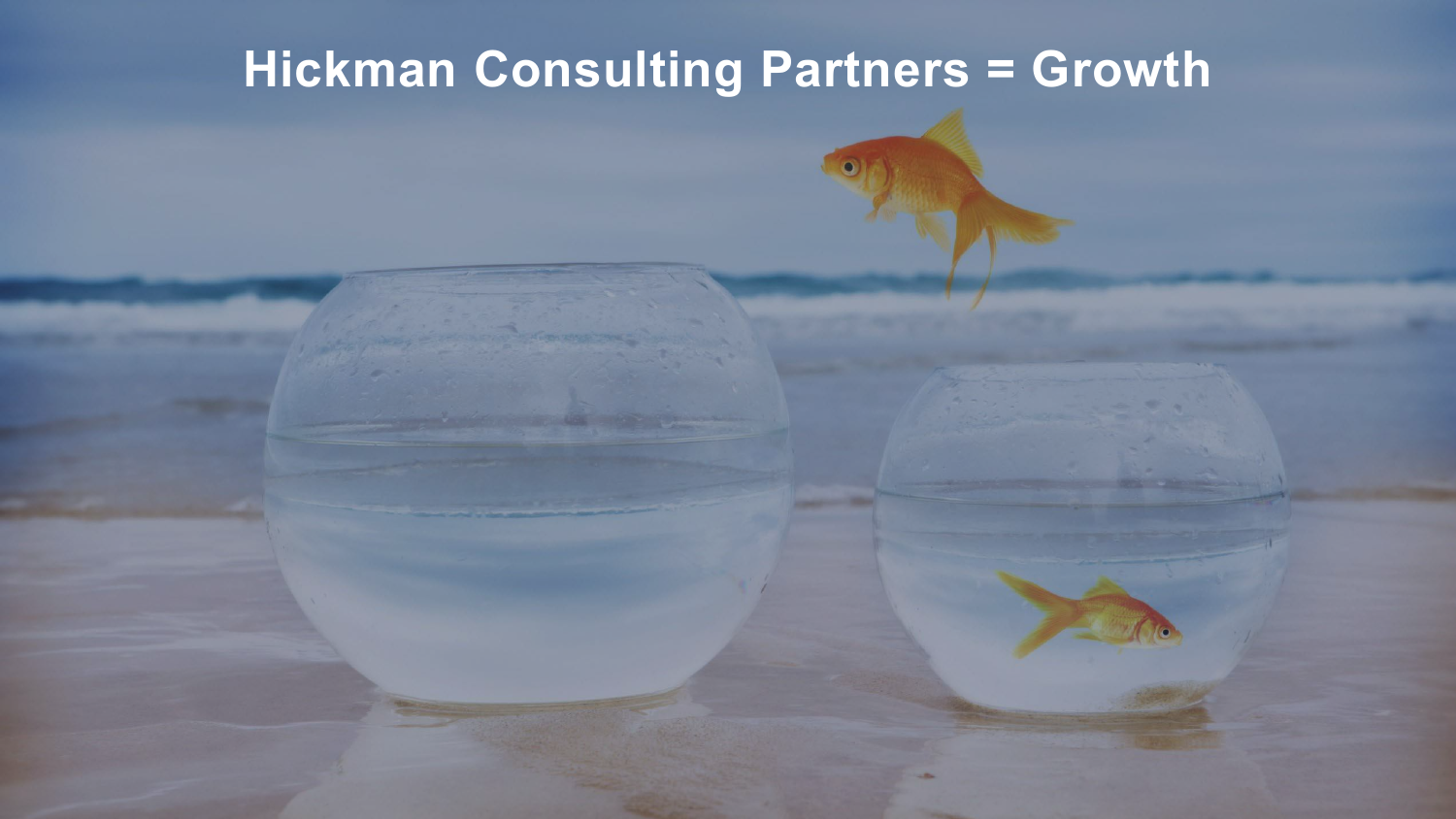



## **[Hickman Consulting Partners = Attention](http://www.hickmanconsultingpartners.com/)**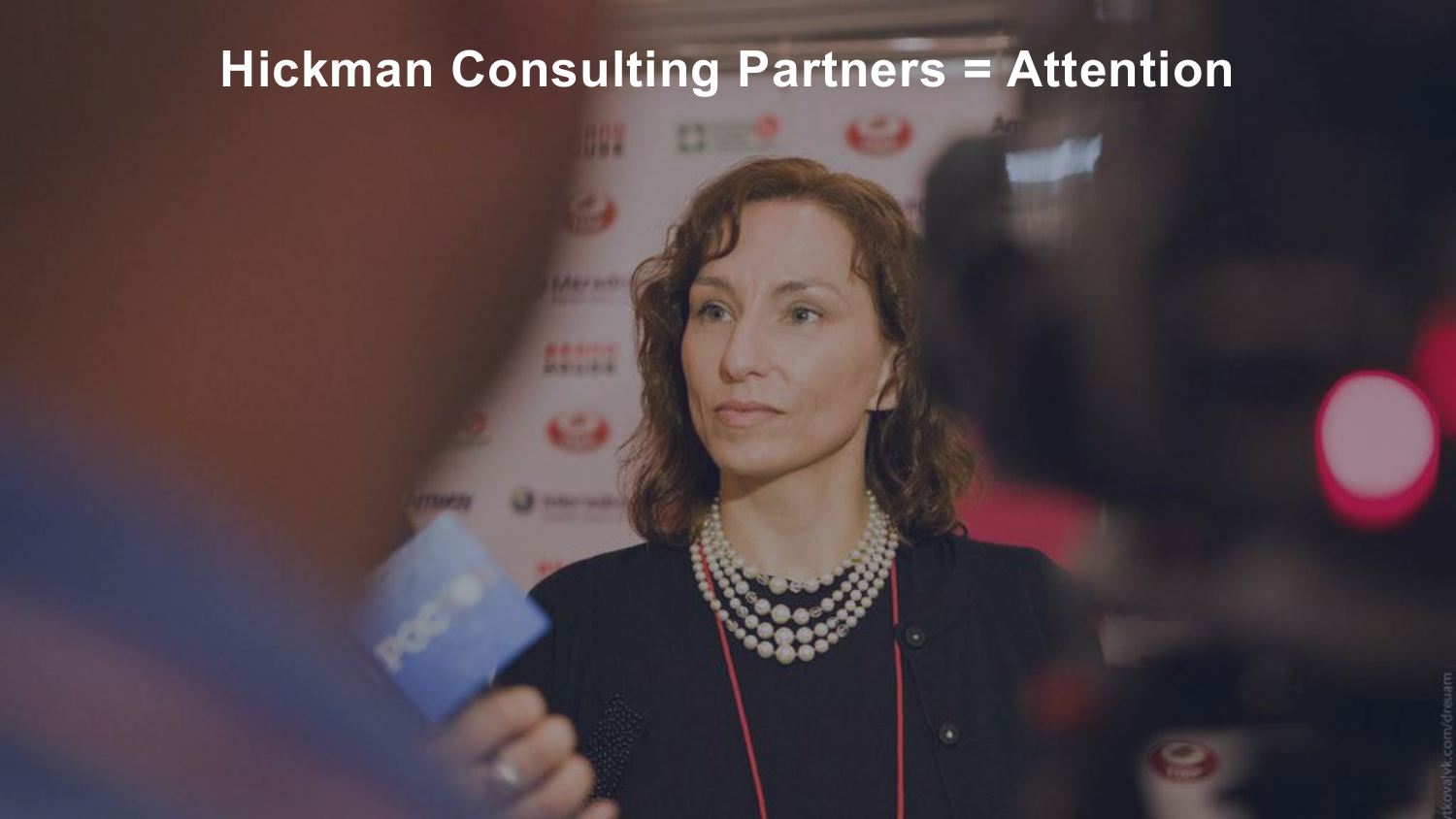

#### **HELP, I HAVE NO TIME FOR MARKETING: HOLIDAY EDITION**  OUR PATH  $\bullet\bullet\bullet$

#### STEP 1: Focus on the fundamentals

#### Do what works STEP 3:



#### Evaluate results STEP 5:

### STEP 2: Avoid tough tactics



Tailor to the holiday

season

#### STEP 4: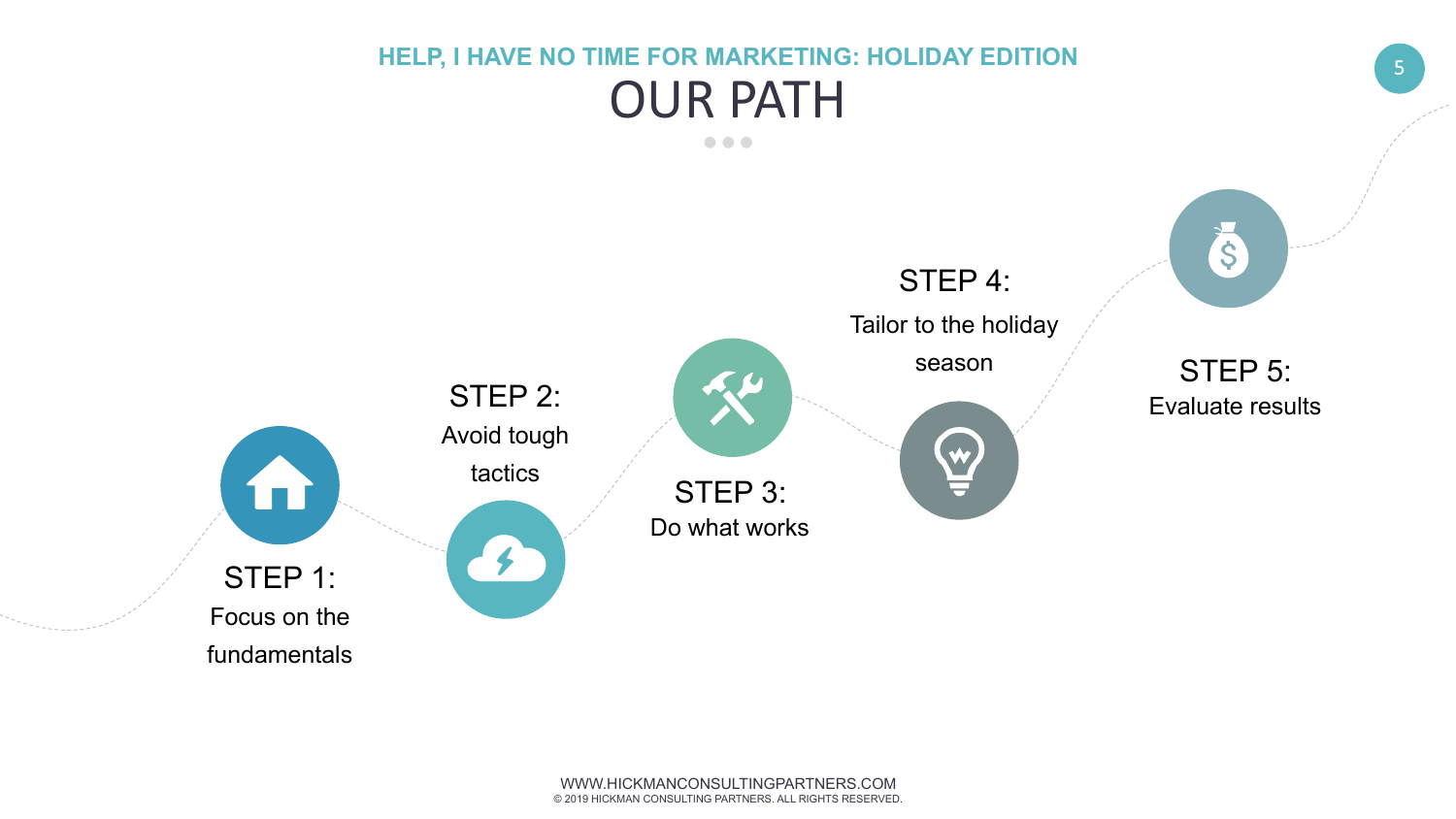

# **STEP 1:**

Focus on the fundamentals

#### 1. FOCUS ON THE FUNDAMENTALS $\bullet\bullet\bullet$

- **1** Do good work
- **2** Select the right services
- **3** Concentrate on your best clients
- **4** Set the right price

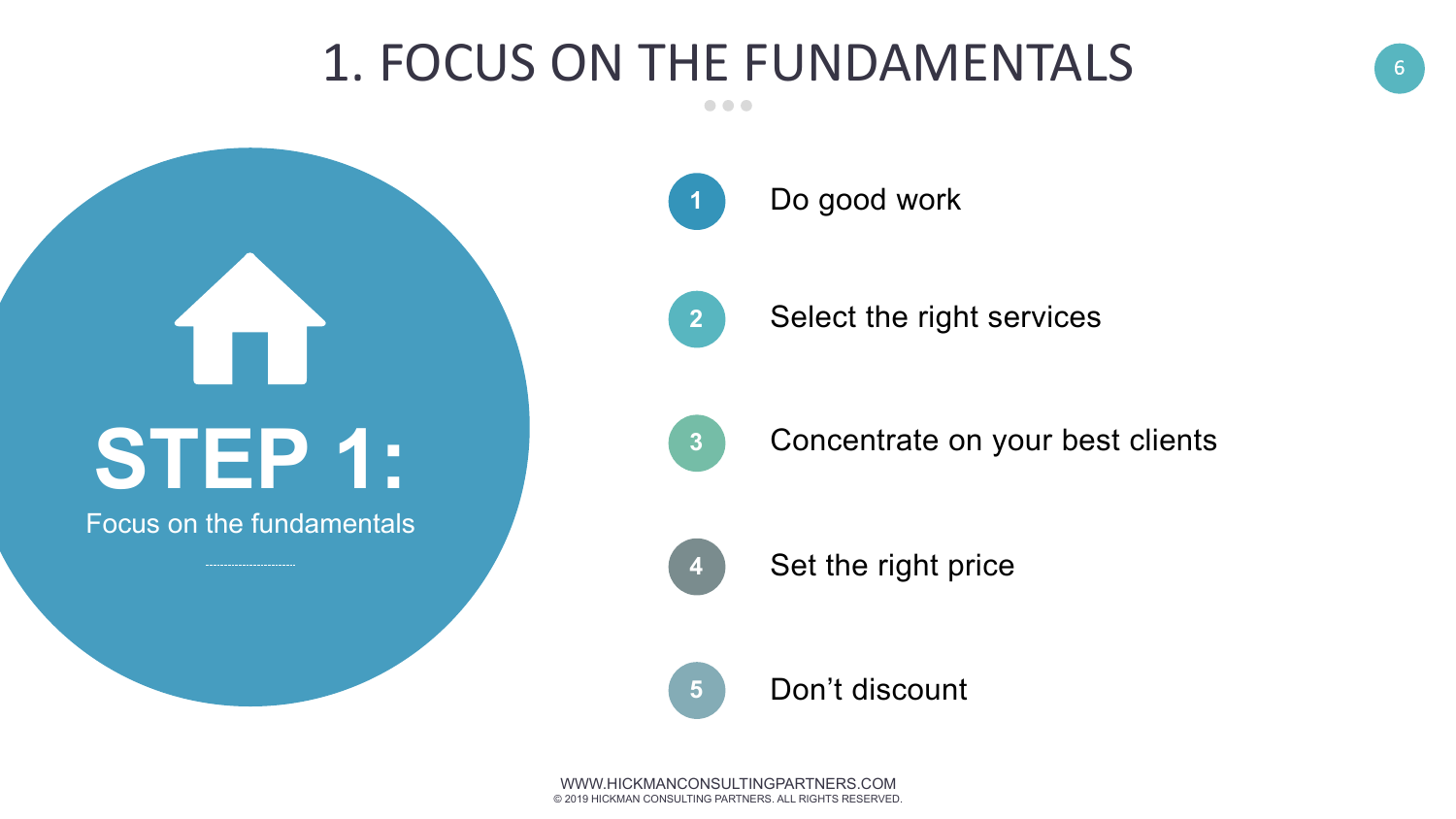# **Just say no to cold calls!**

.........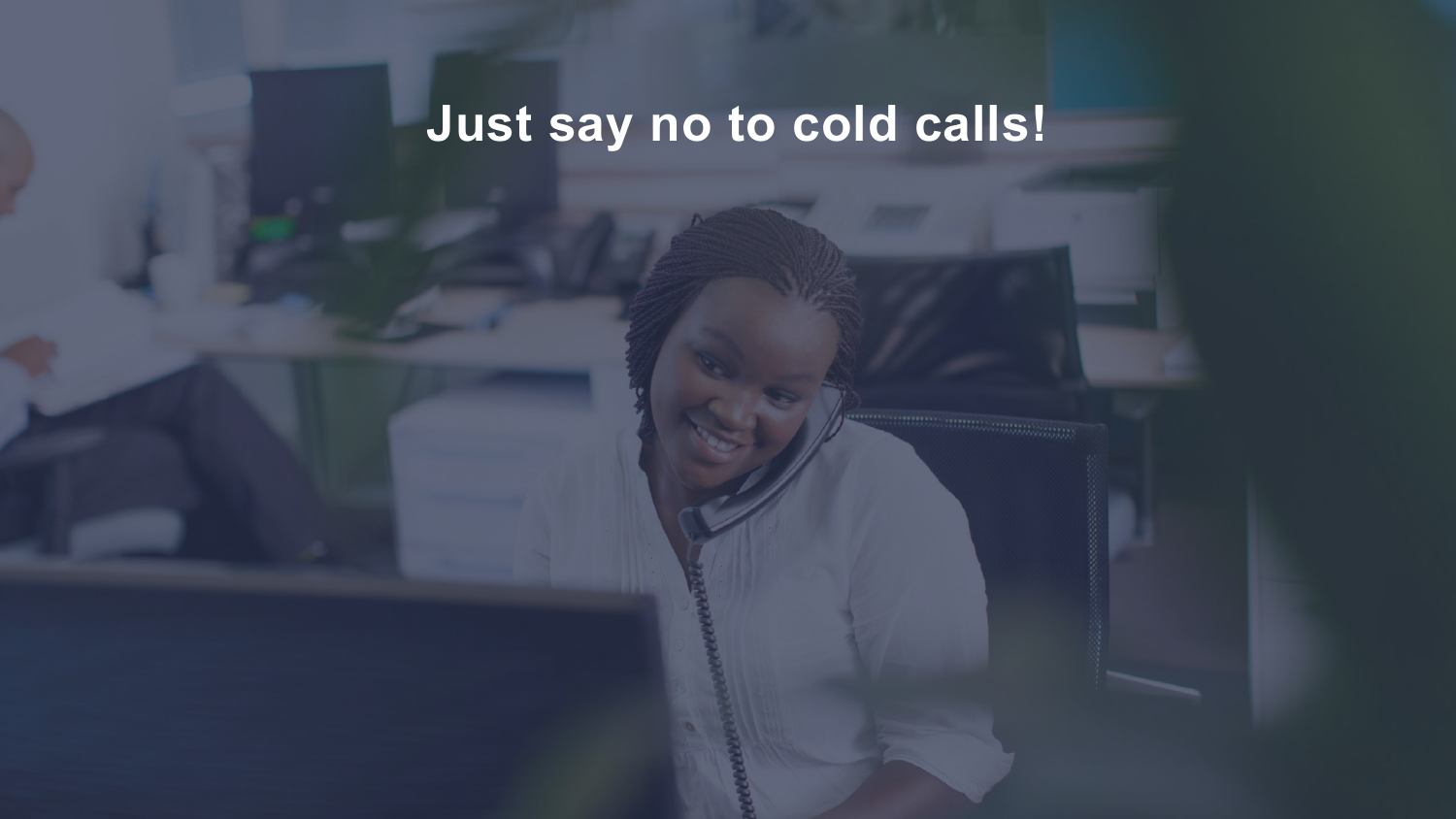

# **STEP 2:**

#### 2. AVOID TOUGH TACTICS  $\bullet\bullet\bullet$

Avoid tough tactics

- **1** Advertising
	- Public relations
- Sponsorships
- **4**

**2**

**3**

SEO and Google AdWords

- 
- **5** Heavy social media
- **6** Trade shows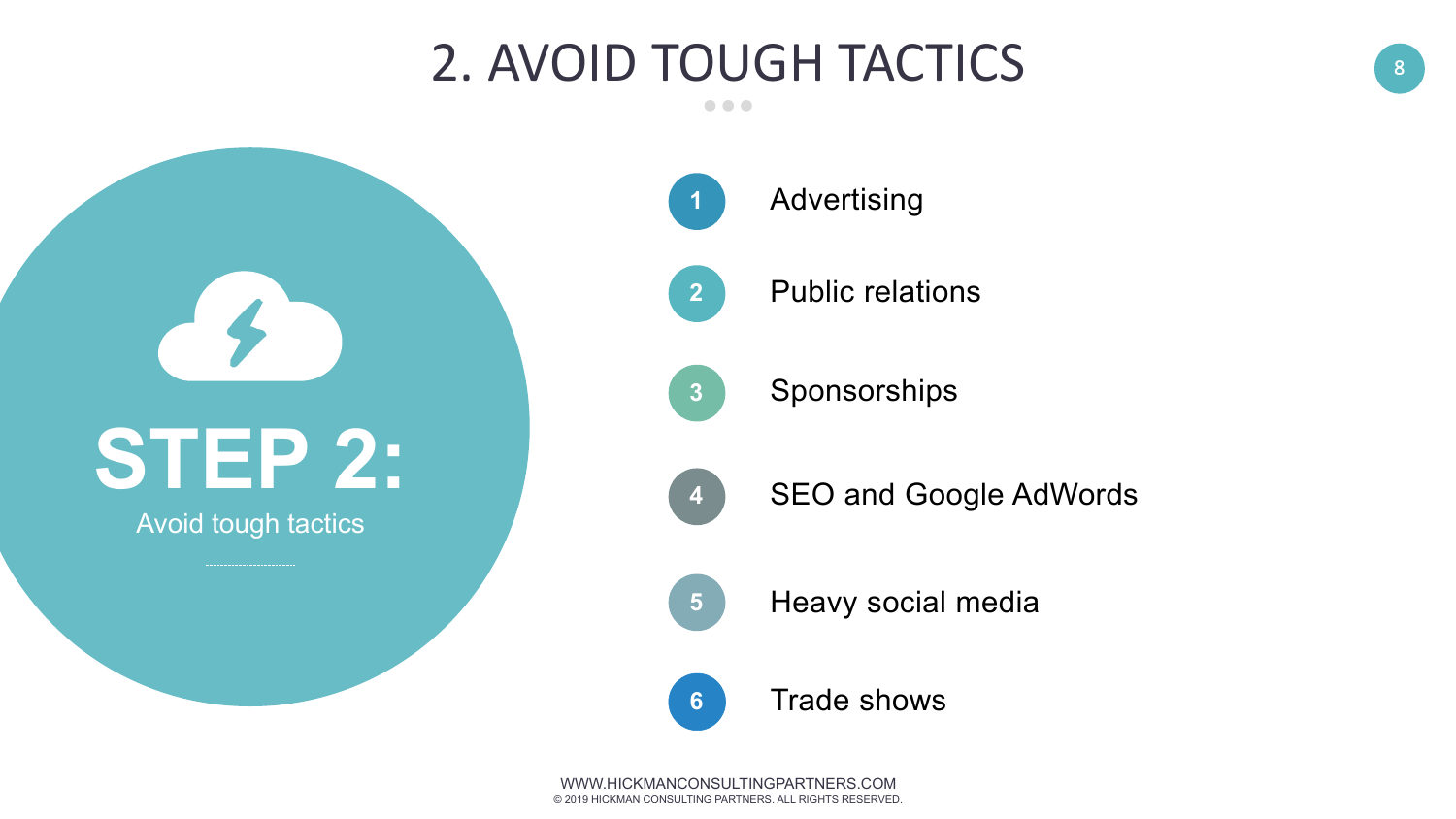## **Focus close in:**

# **current clients + your network.**

the manual collection and cold

<u>The Hall</u>

10

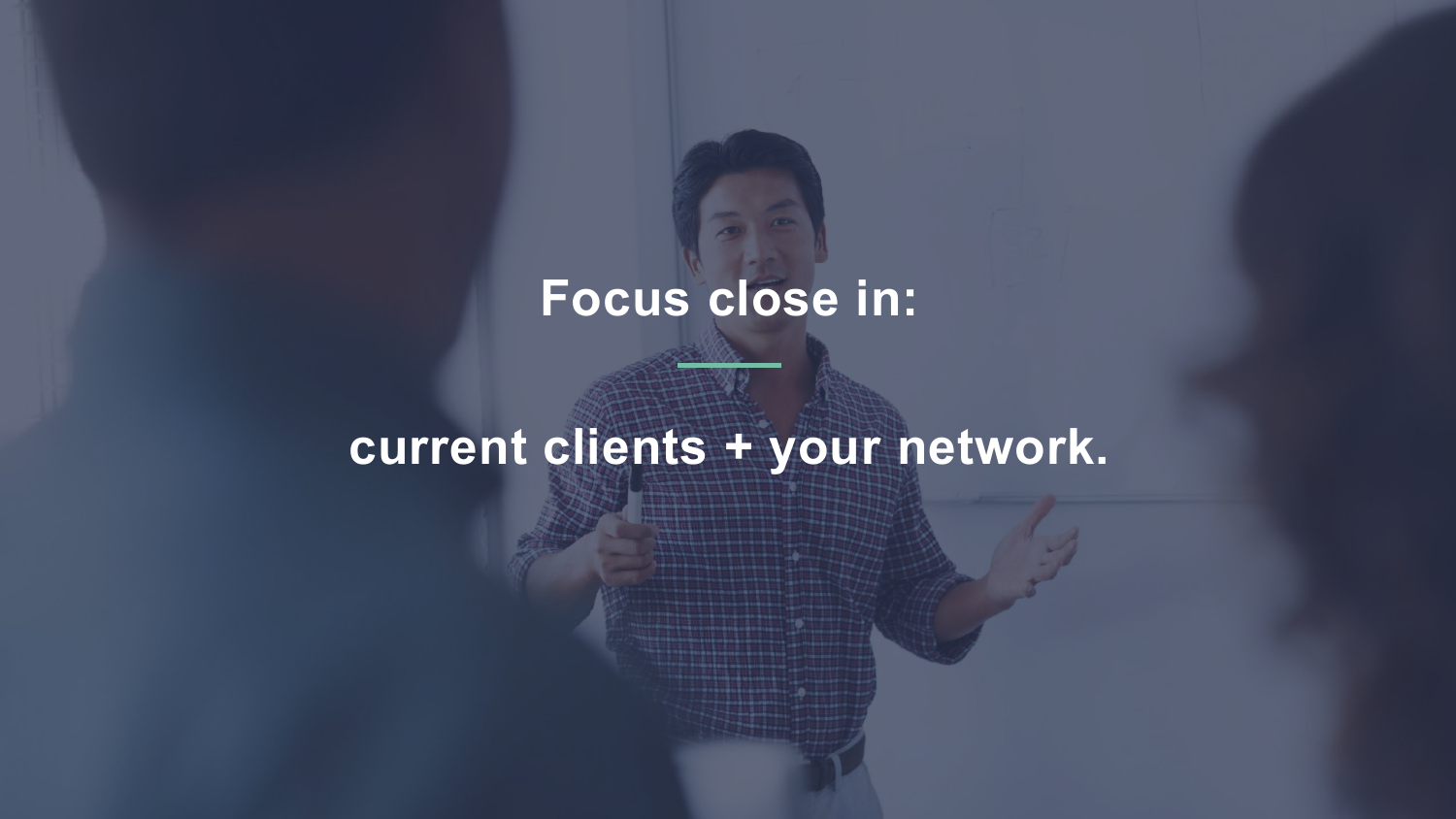

- **[1](https://www.campaignmonitor.com/resources/guides/email-marketing-new-rules/)** Email marketing
- **2** Strategic networking
- **3** Select speaking engagements
- **4**
- Planned social media: **End of**



# **STEP 3:**

#### Do what works

#### 3. DO WHAT WORKS $\bullet\bullet\bullet$

**5** Handwritten cards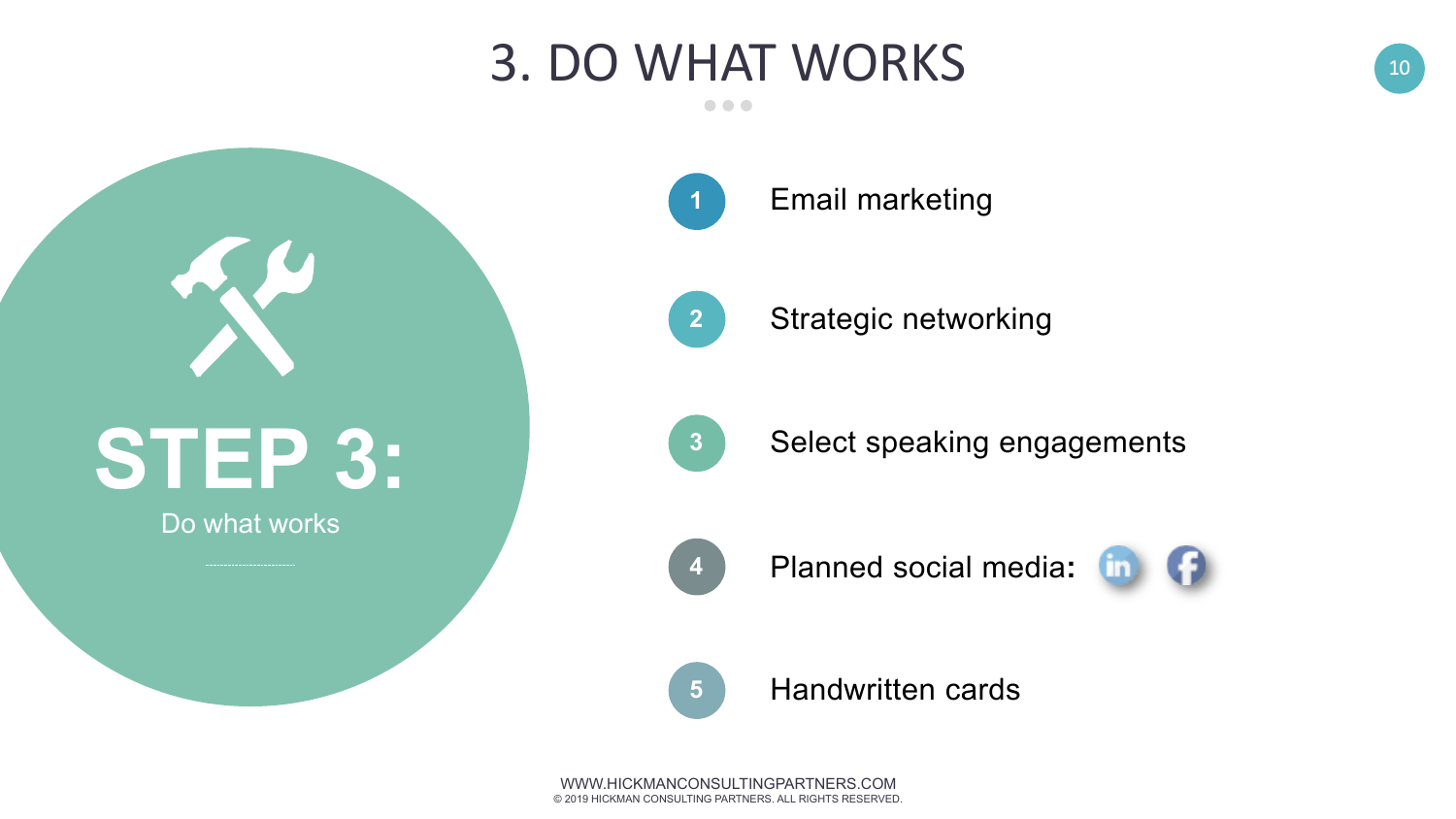

# **STEP 4:**

W.

Tailor to the holiday season

#### 4. TAILOR TO THE HOLIDAY SEASON $\bullet\bullet\bullet$

**[1](https://www.campaignmonitor.com/resources/guides/email-marketing-new-rules/)**

- Strategic networking
- **2** Handwritten cards + holiday gifts
- Email marketing **3**
- **4** Planned social media**:**



**5** Select speaking engagements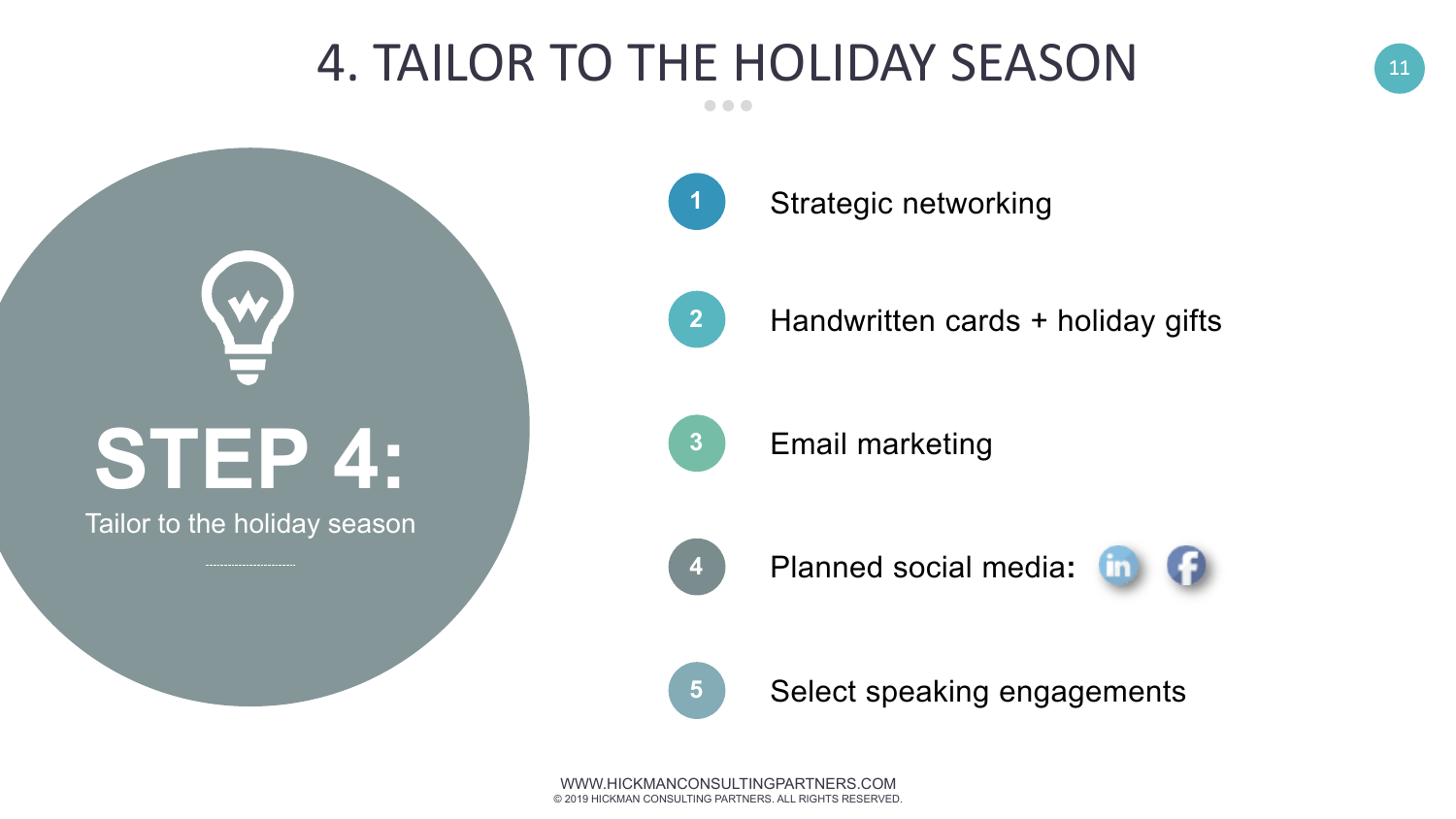

### A FEW RESOURCES  $\bullet\bullet\bullet$

# $\bigcirc$  MOO

[WWW.HICKMANCONSULTINGPARTNERS.COM](http://www.hickmanconsultingpartners.com/) © 2019 HICKMAN CONSULTING PARTNERS. ALL RIGHTS RESERVED.



Save 20% with referral code. Next year, plan for seasonal discounts

• [It's Not Too Late: 3 Holiday Tactics To Jump On, Today](http://www.hickmanconsultingpartners.com/its-not-too-late-3-holiday-tactics-to-jump-on-today) • [How To Make The Holidays Work For You](http://www.hickmanconsultingpartners.com/how-to-make-the-holidays-work-for-you)

Use the free plan (up to 2,000 contacts)



Consulting Partners, LLC

#### More ways to maximize the holiday season:

- 
-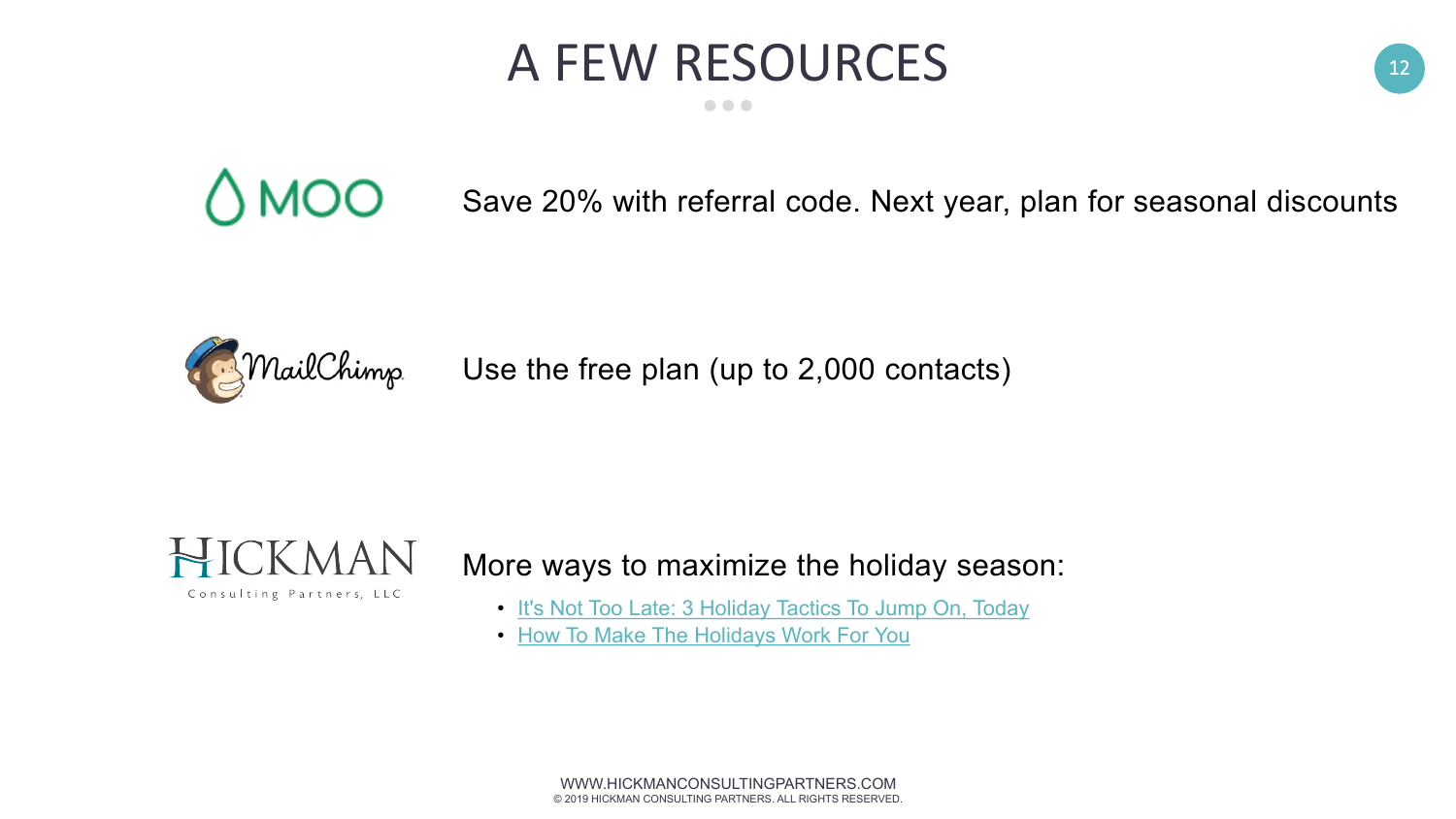### **Do less:**

### **prioritize ruthlessly.**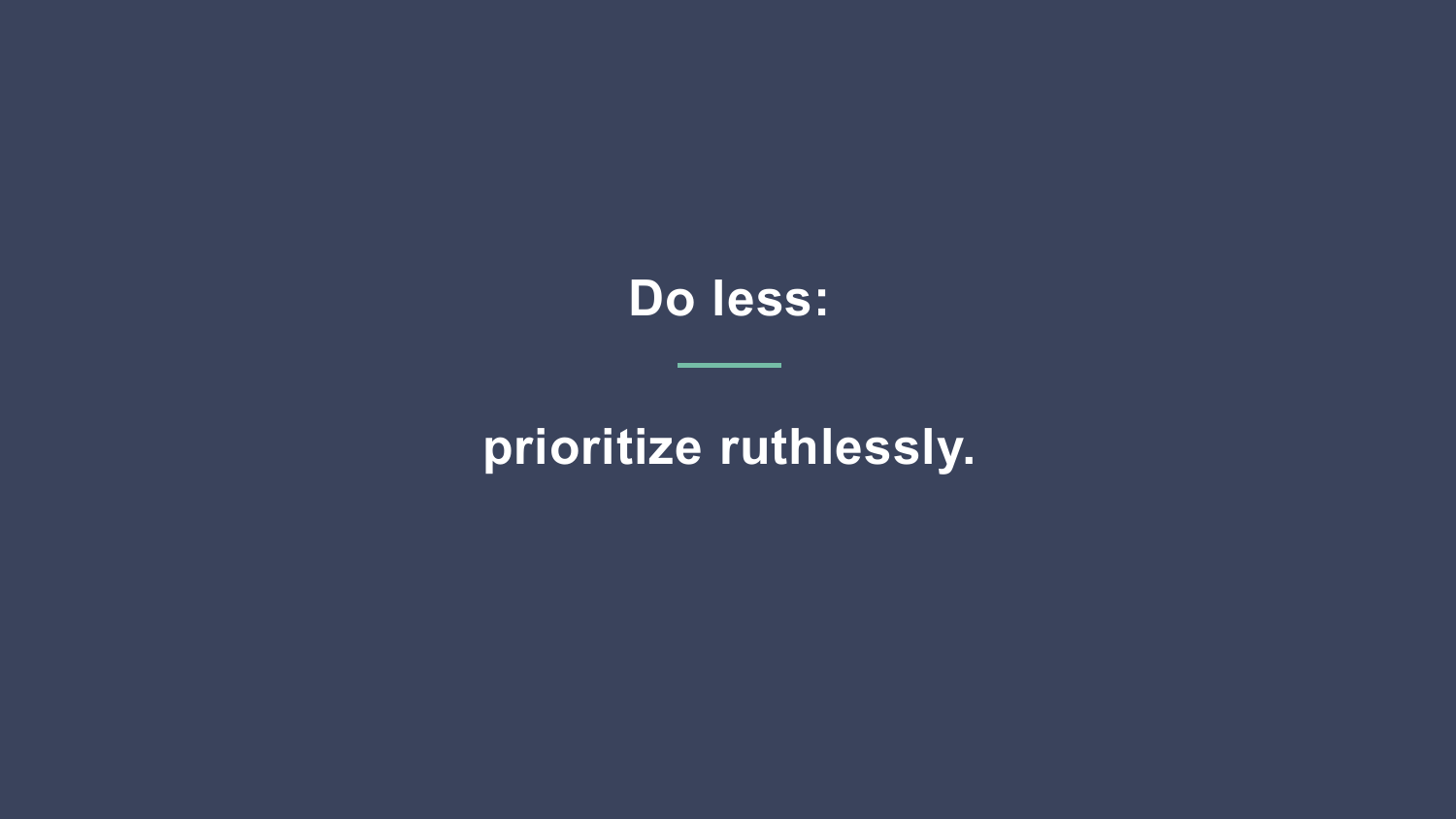

#### 5. EVALUATE RESULTS  $\bullet\bullet\bullet$

# **STEP 5:**

S

#### Evaluate results

#### Calculate return on investment

- Calculate total resources invested
	- Total out-of-pocket costs + (hours x cost per hour)
- Total return
	- Ideally, total margin generated: revenue direct costs
	- Less exact: number of clients signed
- Total return / total dollars invested = return on investment

#### Optimize for next year

#### **1**

- Write down learnings, now
- Cut tactics with low ROI
- Optimize tactics with high ROI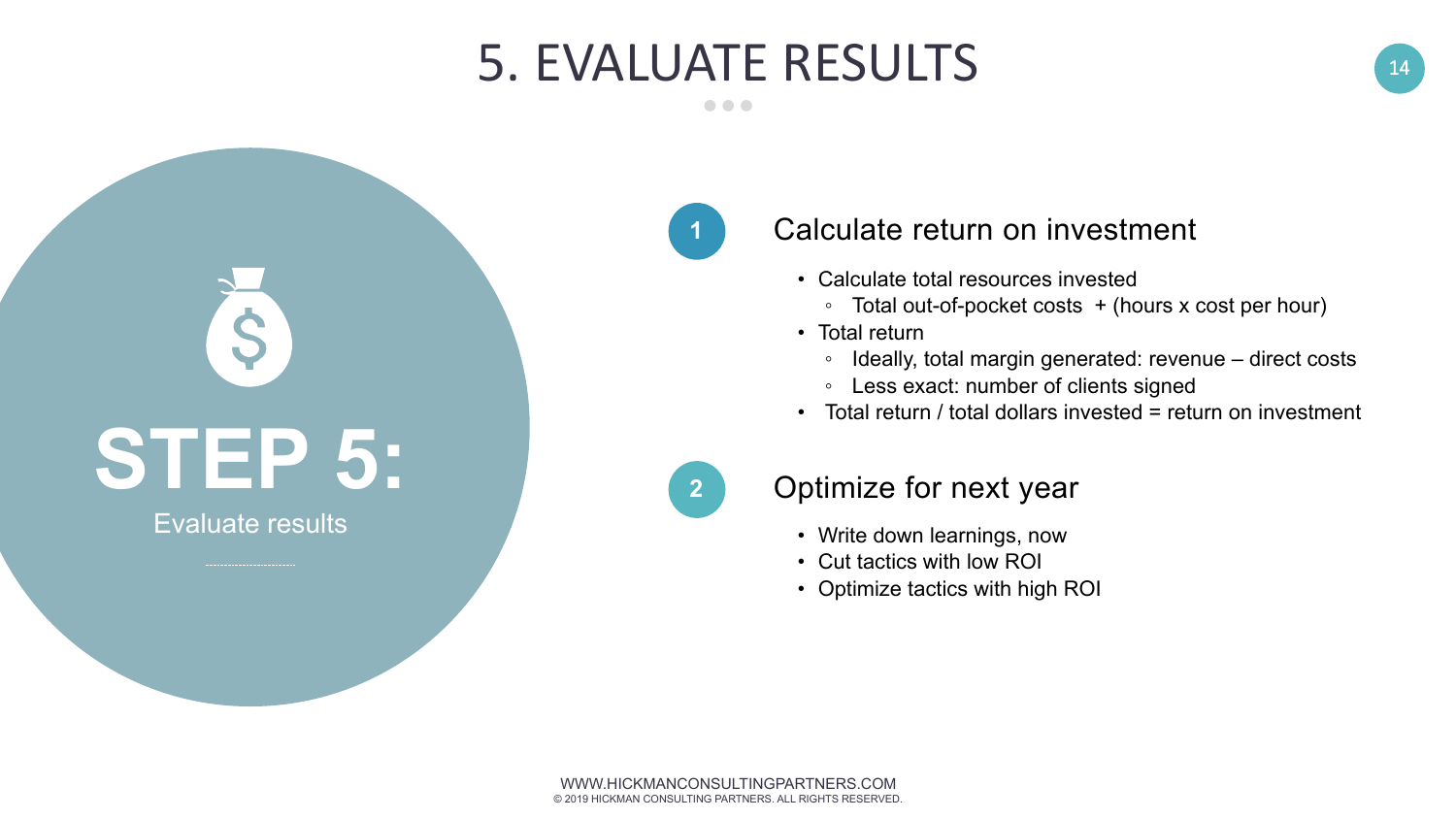### **Which tactics will work best for your firm?**

**How can you make these tactics work even better: - For the holiday season? - For short-term results?**

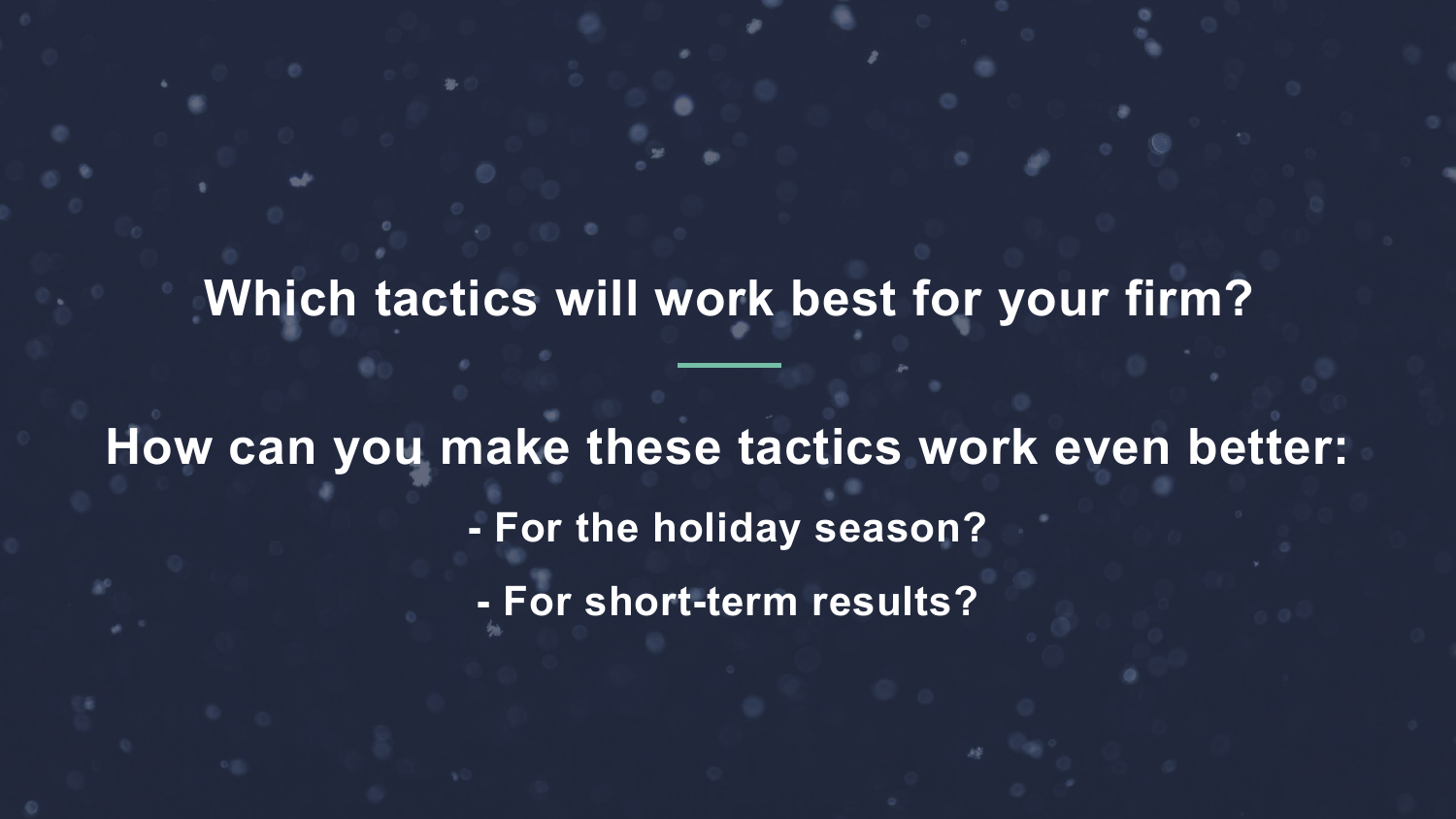

#### **HELP, I HAVE NO TIME FOR MARKETING: HOLIDAY EDITION**  OUR PATH  $\bullet\bullet\bullet$

#### STEP 1: Focus on the fundamentals

 $\bullet$ 

#### Do what works STEP 3:



#### Evaluate results STEP 5:

### STEP 2: Avoid tough tactics



Tailor to the holiday

season

#### STEP 4: